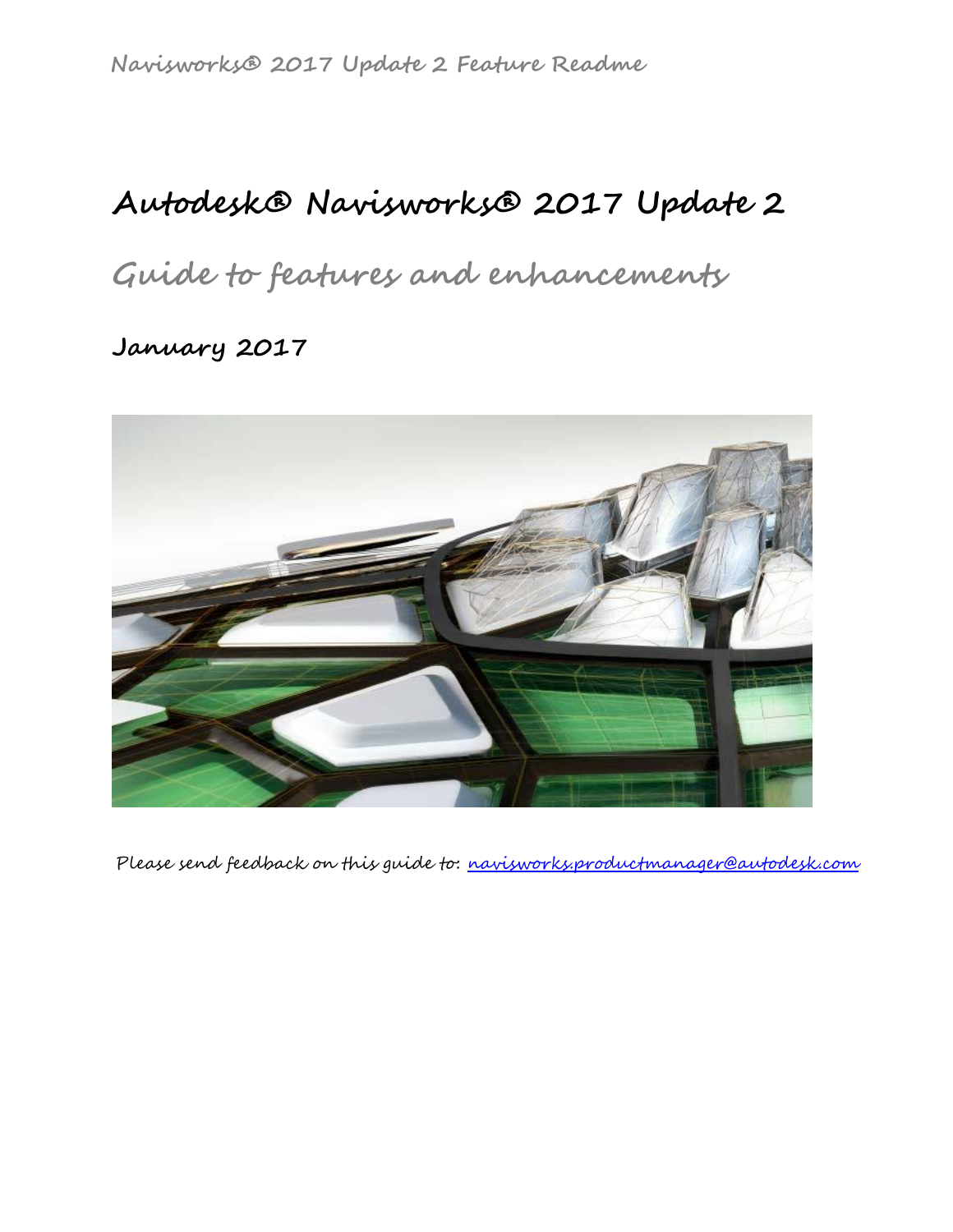## **Introduction**

Thanks for downloading the Navisworks® 2017 Update. This document provides a quick summary of the new features and enhancements that are included in our update.

During installation, you may be prompted for the original installation media or a network image. In order to apply this update, you must have administrative privileges to install and uninstall products.

We want to express our appreciation to all our customers who identified the issues we have addressed in this release. Their reports gave us the opportunity to improve the product and to provide you with the best solution. We also thank you for your continued business, and for your feedback about this release.

Many thanks,

**The Navisworks Team**